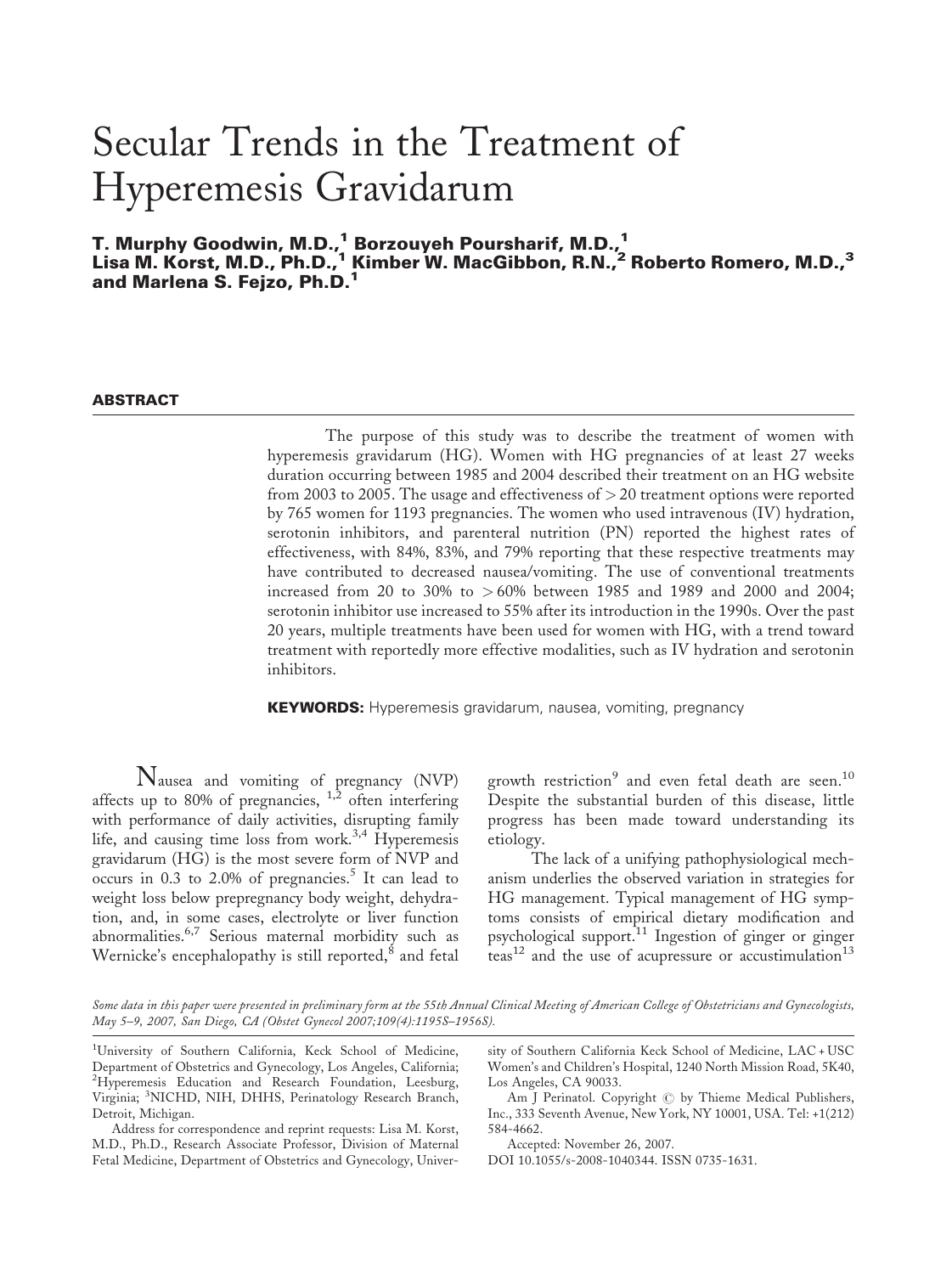have been the main alternative approaches to treat symptoms of HG. In refractory cases, a variety of antiemetic medications are used, $1^{1,14}$  yet the information regarding safety and efficacy of these medications for HG management remains sparse.<sup>15</sup>

Following the devastating thalidomide experience and its removal from European and Canadian markets in the early 1960s, there was a general overestimation of the teratogenic risk of medications during pregnancy. <sup>16</sup> This concern on the part of the public and physicians as well was reflected in the litigation related to Bendectin (Merrell Dow Pharmaceuticals Inc., Reading, NY), which culminated in its removal from the U.S. market in 1983. Prior to that time, Bendectin (a combination of the antihistamine doxylamine and vitamin  $B_6$  with or without dicyclomine) had been used for  $\sim$ 25% of all pregnant women since 1958. After the removal of Bendectin from the market, fear of litigation, combined with a legitimate awareness that there was insufficient evidence regarding safety and efficacy of antiemetic treatments during pregnancy, resulted in wide variation in the use of both pharmacological and other modalities to treat HG. Although case series and a few randomized trials have addressed the use of treatment for NVP, there is very little information on trends in the treatment of HG. The aim of this study is to describe general trends in the treatment of HG during the past two decades, based on patient reports, and to describe patient perceptions of the effectiveness of these treatments.

# MATERIALS AND METHODS

The nonprofit Hyperemesis Education and Research (HER) Foundation was established in 2000 and is run by health professionals. Its main goals are (1) to minimize the suffering and complications related to HG through education, (2) to develop an effective HG treatment protocol, (3) to eliminate the need to terminate pregnancy due to ineffective HG treatment, and (4) to raise awareness of the debilitating effects of HG. As part of its mission, it has produced a registry for women with HG and undertaken a variety of online surveys regarding their experiences. One survey, which was offered from 2003 to 2005, questioned women regarding the treatments used for their HG pregnancies and the effectiveness of these treatments.

Women searching for information regarding HG on the Internet located the HER Foundation website and were asked to participate in the survey if they had HG with any of their pregnancies. HG was defined as significant weight loss and debility secondary to NVP, typically requiring medications and/or intravenous (IV) fluids for treatment. For purposes of this study, pregnancies were considered independently and were included only if they resulted in the delivery of a newborn of at least 27 weeks of gestation. Medications

were classified according to their pharmacological groups. Diclectin (Duchesnay Inc., Laval, Quebec, Canada) was grouped with antihistamines, and vitamin  $B<sub>6</sub>$  was grouped with vitamins. Alternative approaches included acupuncture, herbal medicine, homeopathy, sea bands, and chiropractic. Treatments that have characteristics of more than one category (e.g., promethazine, which is both an antihistamine and a phenothiazine) were grouped according to the presumed predominant mechanism of action. Women who reported that the treatments were ''effective'' or ''maybe effective'' were combined and compared with those who reported the treatments as ''ineffective.'' We described the usage of the treatments by country of residence at the time of treatment and grouped them by 5-year periods starting from 1985 and ending in 2004. The questions regarding treatment as they appeared in the survey are listed in the appendix. Chi-square testing was used to compare differences across countries and across time periods. All calculations were performed in SAS (version 9.0; SAS Institute, Cary, NC). The study was approved through the institutional review board of the University of Southern California Health Sciences Campus.

# RESULTS

Overall, 765 women from 26 countries participated in the survey. These women reported 1193 pregnancies between 1985 and 2004, 80% of which occurred in the United States. These patients reported the use of treatments in 25 different pharmacological and nonpharmacological categories (Table 1). During the past two decades, IV hydration and antihistamines were the most commonly used treatment modalities, with usage in 6 out of 10 pregnancies. Bed rest, alternative approaches, dietary changes, serotonin inhibitors, and vitamins were the other most frequent treatments. The frequency of the various treatments differed across the countries of residence. Women who resided in the United States during their pregnancy were the most likely to use IV hydration, serotonin inhibitors, vitamins, H2 blockers, parenteral nutrition (PN), trimethobenzamide, and lansoprazole. Women who resided in Canada reported the highest usage of antihistamines and the lowest usage of IV therapy, promotility agents, and phenothiazines. The usage of any major medications other than antihistamines did not exceed the rate of 20% in these women. Women who reported that their pregnancy occurred in the United Kingdom were the most likely to have been treated with phenothiazines and anticholinergics and the least likely to have been treated with vitamins, antihistamines, and PN. The highest reported usage of promotility agents and the lowest reported usage of anticholinergics were among women from Australia/New Zealand. Although reported usage of bed rest, alternative approaches and dietary changes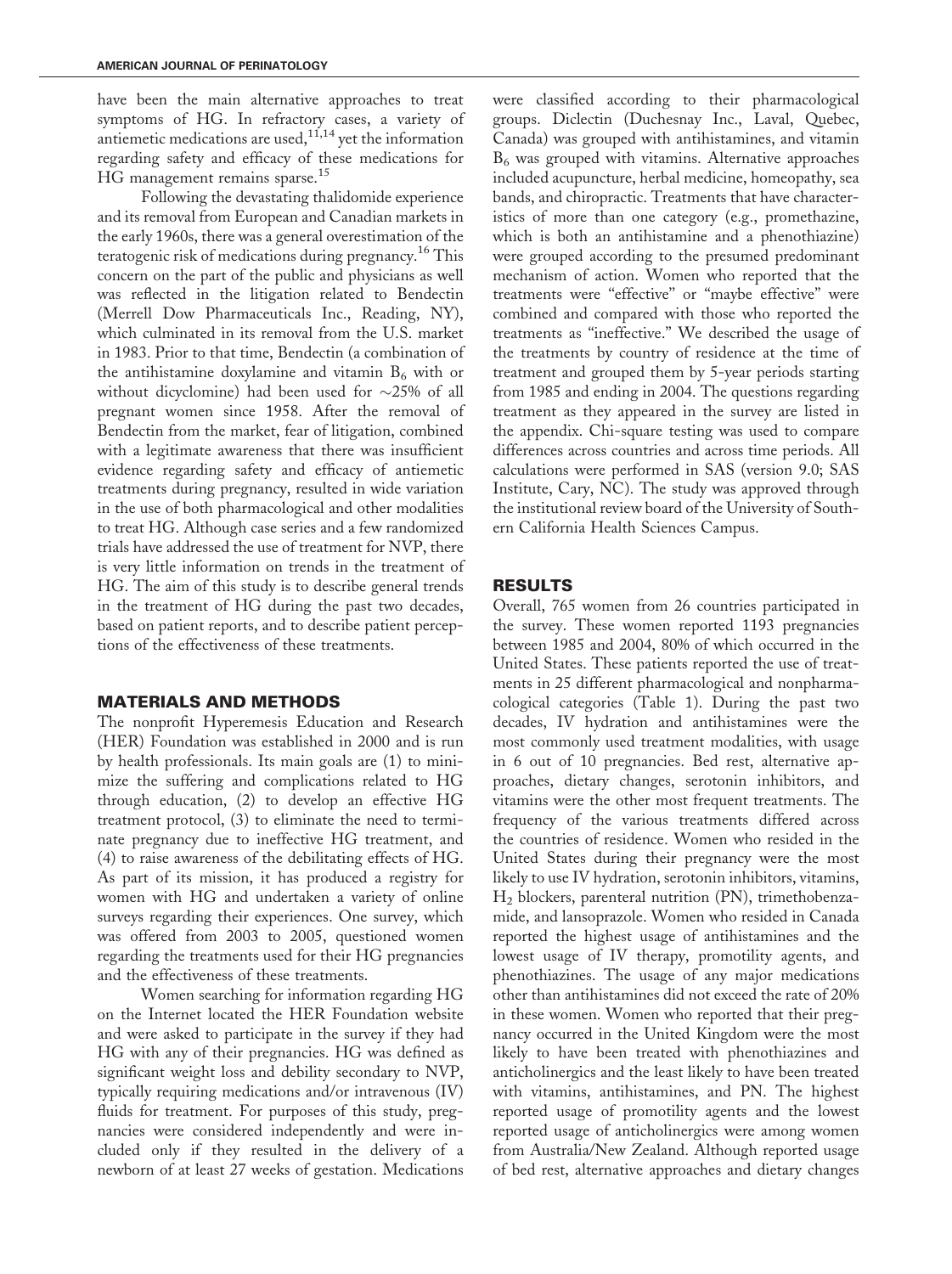|  | Table 1 Hyperemesis Gravidarum Treatments by Country of Residence (in Order of Frequency) |  |  |  |
|--|-------------------------------------------------------------------------------------------|--|--|--|
|--|-------------------------------------------------------------------------------------------|--|--|--|

|       |                                        | <b>United States</b><br>$N = 952(79.8%)$ | <b>United</b><br><b>Kingdom</b><br>$N = 81(6.8%)$ | Australia/<br><b>New Zealand</b><br>$N = 80(6.7%)$ | Canada<br>$N = 40$<br>$(3.4\%)$ | <b>Other</b><br>$N = 40$<br>$(3.4\%)$ | <b>Total</b><br>$N = 1193$<br>$(100\%)$ | $\boldsymbol{p}$ |
|-------|----------------------------------------|------------------------------------------|---------------------------------------------------|----------------------------------------------------|---------------------------------|---------------------------------------|-----------------------------------------|------------------|
| $1*$  | <b>Intravenous hydration</b>           | 595 (62.5%)                              | 46 (56.8%)                                        | 42 (52.5%)                                         | 16 (40.0%)                      | 21 (52.5%)                            | 720 (60.4%)                             | 0.015            |
| $2*$  | <b>Antihistamines</b>                  | 619 (65.0%)                              | 15 (18.5%)                                        | 21 (26.3%)                                         | 35 (87.5%)                      | 18 (45.0%)                            | $708(59.4\%) < 0.001$                   |                  |
| 3     | <b>Bed rest</b>                        | 549 (57.7%)                              | 50 (61.7%)                                        | 55 (68.8%)                                         | 22 (55.0%)                      | 24 (60.0%)                            | 700 (58.7%)                             | 0.900            |
| 4     | <b>Alternative approaches</b>          | 524 (55.0%)                              | 48 (59.3%)                                        | 51 (63.8%)                                         | 25 (62.5%)                      | 20 (50.0%)                            | 668 (56.0%)                             | 0.416            |
| 5     | <b>Dietary changes</b>                 | 536 (56.3%)                              | 35 (43.2%)                                        | 41 (51.3%)                                         | 22 (55.0%)                      | 21 (52.5%)                            | 655 (54.9%)                             | 0.721            |
| $6*$  | <b>Serotonin inhibitors</b>            | 466 (49.0%)                              | $5(6.2\%)$                                        | 20 (25.0%)                                         | $4(10.0\%)$                     | $6(15.0\%)$                           | 501 (42.0%) $< 0.001$                   |                  |
| $7*$  | <b>Vitamins</b>                        | 312 (32.8%)                              | $8(9.9\%)$                                        | 26 (32.5%)                                         | 10 (25.0%)                      | $8(20.0\%)$                           | 364 (30.5%)                             | < 0.001          |
| $8*$  | <b>Promotility agents</b>              | 282 (29.6%)                              | 13 (16.1%)                                        | 52 (65.0%)                                         | 3(7.5%)                         | $6(15.0\%)$                           | 356 (29.8%)                             | < 0.001          |
| $9*$  | $H_2$ blockers                         | 252 (26.5%)                              | 11 (13.6%)                                        | 14 (17.5%)                                         | 7(17.5%)                        | 5(2.5%)                               | 289 (24.2%)                             | 0.008            |
| $10*$ | <b>Phenothiazines</b>                  | 209 (22.0%)                              | 31 (38.3%)                                        | 24 (30.0%)                                         | 3(7.5%)                         | 4 (10.0%)                             | 271(22.7%) < 0.001                      |                  |
| $11*$ | <b>Anticholinergics</b>                | 211 (22.2%)                              | 31 (38.3%)                                        | $7(8.8\%)$                                         | 7(17.6%)                        | $10(25.1\%)$                          | 266 (22.4%)                             | < 0.001          |
| $12*$ | Total parenteral nutrition 164 (17.2%) |                                          | $2(2.5\%)$                                        | $4(5.0\%)$                                         | $2(5.0\%)$                      | 5(12.5%)                              | 177 (14.9%)                             | < 0.001          |
| 13    | <b>Massage</b>                         | 107 (11.2%)                              | $4(4.9\%)$                                        | 10 (12.5%)                                         | 3(7.5%)                         | $8(20.0\%)$                           | 132 (11.1%)                             | 0.280            |
| $14*$ | Trimethobenzamide                      | 93 (9.8%)                                | $0(0.0\%)$                                        | $0(0.0\%)$                                         | $0(0.0\%)$                      | $1(2.5\%)$                            | 94 (7.9%)                               | < 0.001          |
| 15    | <b>Antidepressants</b>                 | 84 (8.8%)                                | $1(1.2\%)$                                        | $4(5.0\%)$                                         | $2(5.0\%)$                      | $2(5.0\%)$                            | 93 (7.8%)                               | 0.091            |
| 16    | <b>Corticosteroids</b>                 | 57 (6.0%)                                | $2(2.5\%)$                                        | $4(5.0\%)$                                         | $0(0.0\%)$                      | 3(7.5%)                               | 66 (5.5%)                               | 0.340            |
| $17*$ | Lansoprazole                           | $61(6.4\%)$                              | $0(0.0\%)$                                        | $0(0.0\%)$                                         | $1(2.5\%)$                      | $2(5.0\%)$                            | 64 (5.4%)                               | 0.018            |
| 18    | <b>Psychological therapies</b>         | 53 (5.6%)                                | $1(1.2\%)$                                        | $1(1.3\%)$                                         | 3(7.5%)                         | 5(12.5%)                              | 63 (5.3%)                               | 0.076            |
| 19    | <b>Enteral nutrition</b>               | 24 (2.5%)                                | $1(1.2\%)$                                        | $2(2.5\%)$                                         | $0(0.0\%)$                      | $0(0.0\%)$                            | 27 (2.3%)                               | 0.636            |
| 20    | <b>Gastric pacing</b>                  | $21(2.2\%)$                              | $0(0.0\%)$                                        | $0(0.0\%)$                                         | $0(0.0\%)$                      | $2(5.0\%)$                            | 23 (1.9%)                               | 0.175            |
| 21    | <b>Droperidol</b>                      | $21(2.2\%)$                              | $0(0.0\%)$                                        | $1(1.3\%)$                                         | $0(0.0\%)$                      | $0(0.0\%)$                            | 22 (1.9%)                               | 0.424            |
| 22    | <b>Antibiotics</b>                     | 17 (1.8%)                                | $0(0.0\%)$                                        | $1(1.3\%)$                                         | $0(0.0\%)$                      | $0(0.0\%)$                            | 18 (1.5%)                               | 0.558            |
| 23    | <b>Physical therapy</b>                | $10(1.1\%)$                              | $0(0.0\%)$                                        | $0(0.0\%)$                                         | $1(2.5\%)$                      | $1(2.5\%)$                            | 12 (1.0%)                               | 0.485            |
| 24    | <b>Cannabis</b>                        | 7(0.7%)                                  | $1(1.2\%)$                                        | $1(1.3\%)$                                         | $0(0.0\%)$                      | $0(0.0\%)$                            | $9(0.8\%)$                              | 0.918            |
| 25    | <b>Allergy injection</b>               | $3(0.3\%)$                               | $1(1.2\%)$                                        | $0(0.0\%)$                                         | $0(0.0\%)$                      | $1(2.5\%)$                            | $5(0.4\%)$                              | 0.185            |
|       |                                        |                                          |                                                   |                                                    |                                 |                                       |                                         |                  |

\*Use of the highlighted treatments varied statistically across countries ( $p < 0.05$ )

<sup>†</sup>This group includes metoclopramide

appeared to differ across the countries, these differences were not statistically significant.

Table 2 summarizes the usage of these treatment modalities during the years 1985–1989 to 2000–2004. The usage of IV therapy, antihistamines, bed rest, and vitamins almost doubled during years 1985–1989 to 2000–2004, whereas the usage of alternative approaches, anticholinergics, and antidepressants increased twofold during this period. Use of dietary changes increased from  $> 30\%$  to near 60%, and the usage of promotility agents increased 3.5 times during these years. The usage of serotonin inhibitors, H<sub>2</sub> blockers, corticosteroids, and lansoprazole started in the 1990s and showed an increasing trend thereafter. The usage of PN, trimethobenzamide, psychological therapies, and enteral nutrition appeared to increase from 1985 to 2004, but these changes did not reach statistical significance. The usage of phenothiazines remained the same throughout this period, whereas droperidol was used less frequently over time, probably related to safety concerns.

Table 2 also includes women's reported effectiveness of these treatments. Among more frequently used treatment modalities, 80% of women reported that IV hydration, serotonin inhibitors, and PN may have been effective. More than half of those women who tried bed rest,  $H_2$  blockers, massage, and corticosteroids, and nearly half of those who were treated with antihistamines, reported at least some level of effectiveness. The least effective treatments were trimethobenzamide and the majority of alternative approaches, with reported potential effectiveness of < 20%.

# **DISCUSSION**

This study demonstrates that during the past two decades conventional therapies such as intravenous hydration, antihistamines, bed rest, and dietary changes have been the mainstays of HG treatment in this population. The primary exception is ondansetron, which was first reported as used during the early 1990s. By the years 2000 to 2004, it was reported as being used by  $\sim$  50% of the women in this registry. Although Bendectin was removed from the U.S. market in 1983, Diclectin, its near equivalent (doxylamine/pyridoxine), has remained available in Canada.<sup>15</sup> Our data confirm that during the first years after Bendectin removal from the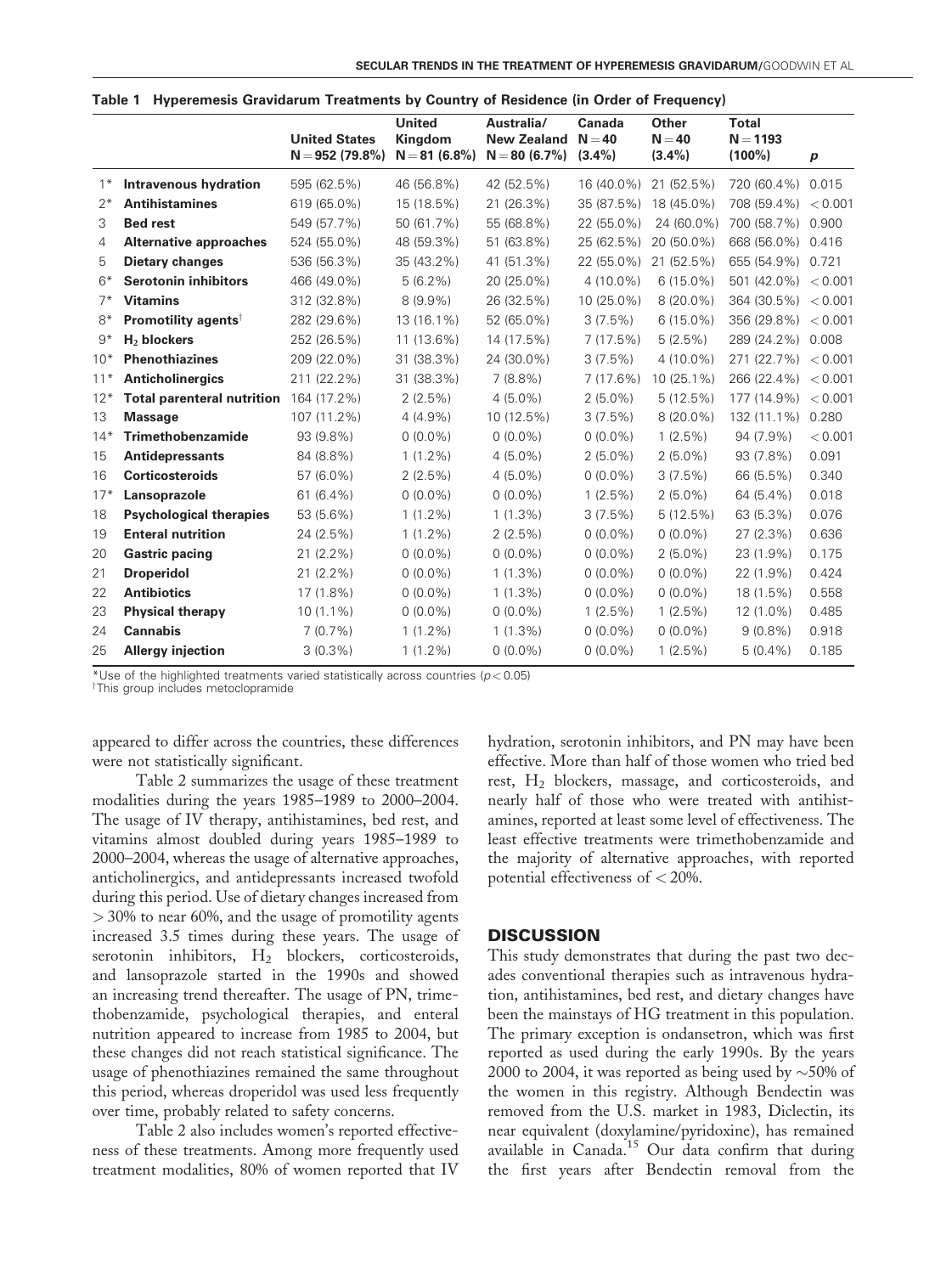|  |  |  |  | Table 2 Secular Trends in Treatment of Hyperemesis Gravidarum, 1995 to 2004 (in Order of Frequency) |  |  |  |  |  |
|--|--|--|--|-----------------------------------------------------------------------------------------------------|--|--|--|--|--|
|--|--|--|--|-----------------------------------------------------------------------------------------------------|--|--|--|--|--|

|       | <b>Treatment Modality</b>                    | 1985-1989<br>$N = 36$ | 1990-1994<br>$N = 82$ | 1995-1999<br>$N = 283$ | 2000-2004<br>$N = 792$ | <b>Total</b><br>$N = 1193$ | $\boldsymbol{p}$ | <b>Effective or</b><br><b>Maybe Effective</b> |
|-------|----------------------------------------------|-----------------------|-----------------------|------------------------|------------------------|----------------------------|------------------|-----------------------------------------------|
| $1*$  | Intravenous hydration                        | 11(30.6)              | 36 (43.9)             | 160 (56.5)             | 513 (64.8)             | 720 (60.4%)                | < 0.001          | 603 (83.8%)                                   |
| $2*$  | Antihistamines <sup>†</sup>                  | 14 (38.9)             | 30(36.6)              | 149 (52.7)             | 515 (65.0)             | 708 (59.4%)                | < 0.001          | 349 (49.3%)                                   |
|       | Antihistamines                               | 7(19.4)               | 19 (23.2)             | 68 (24.0)              | 246 (31.1)             |                            |                  |                                               |
|       | (nonspecified)                               |                       |                       |                        |                        |                            |                  |                                               |
|       | Doxylamine/pyridoxine<br>$\pm$ dicycloverine | 1(2.8)                | 1(1.2)                | 9(3.2)                 | 54 (6.8)               |                            |                  |                                               |
|       | Prochlorperazine                             | 9(25.0)               | 24 (29.3)             | 121 (42.8)             | 429 (54.2)             |                            |                  |                                               |
| $3*$  | Bed rest                                     | 11(30.6)              | 38 (46.3)             | 152 (53.7)             | 499 (63.0)             | 700 (58.7%)                | < 0.001          | 375 (53.6%)                                   |
| $4*$  | Alternative approaches <sup>†</sup>          | 7(19.4)               | 28 (34.2)             | 146 (51.6)             | 487 (61.5)             | 668 (56.0%)                | < 0.001          | 118 (17.7%)                                   |
|       | Acupuncture                                  | 1(2.8)                | 5(6.1)                | 28 (9.9)               | 108 (13.6)             |                            |                  |                                               |
|       | Herbal medicine                              | 2(5.6)                | 11 (13.4)             | 34 (12.0)              | 141 (17.8)             |                            |                  |                                               |
|       | Homeopathy                                   | 1(2.8)                | 10 (12.2)             | 22 (7.8)               | 95 (12.0)              |                            |                  |                                               |
|       | Seabands                                     | 3(8.3)                | 23 (28.6)             | 123 (43.5)             | 415 (52.4)             |                            |                  |                                               |
|       | Chiropractic                                 | 1(2.8)                | 3(3.7)                | 19(6.7)                | 57(7.2)                |                            |                  |                                               |
| $5^*$ | Dietary change                               | 12 (33.3)             | 35(42.7)              | 142 (50.2)             | 466 (58.8)             | 655 (54.9%)                | 0.001            | 147 (22.4%)                                   |
| $6*$  | Serotonin inhibitors <sup>†</sup>            | 0(0.0)                | 4(4.9)                | 58 (20.5)              | 439 (55.4)             | 501 (42.0%)                | < 0.001          | 416 (83.0%)                                   |
|       | Ondansetron                                  | 0(0.0)                | 4(4.9)                | 57(20.1)               | 436 (55.1)             |                            |                  |                                               |
|       | Granisetron                                  | 0(0.0)                | 0(0.0)                | 0(0.0)                 | 10(1.3)                |                            |                  |                                               |
|       | Dolasetron                                   | 0(0.0)                | 0(0.0)                | 2(0.7)                 | 25(3.2)                |                            |                  |                                               |
| $7*$  | Vitamins                                     | 6(16.7)               | 16 (19.5)             | 81 (28.6)              | 261 (33.0)             | 364 (30.5%)                | < 0.001          | 102 (28.0%)                                   |
| $8*$  | Promotility agents <sup>†</sup>              | 3(8.3)                | 12 (14.6)             | 52 (18.4)              | 289 (36.5)             | 356 (29.8%)                | < 0.001          | 108 (30.3%)                                   |
|       | Metoclopramide                               | 3(8.3)                | 12 (14.6)             | 51(18.0)               | 283 (35.7)             |                            |                  |                                               |
|       | Cisapride                                    | 0(0.0)                | 1(1.2)                | 3(1.1)                 | 10(1.3)                |                            |                  |                                               |
|       | Domperidone                                  | 0(0.0)                | 2(2.4)                | 3(1.1)                 | 19 (2.4)               |                            |                  |                                               |
| $9*$  | $H_2$ histaminic                             | 0(0.0)                | 7(8.5)                | 41 (14.5)              | 241 (30.4)             | 289 (24.2%)                | < 0.001          | 149 (51.6%)                                   |
|       | receptor blockers <sup>†</sup>               |                       |                       |                        |                        |                            |                  |                                               |
|       | Ranitidine                                   | 0(0.0)                | 2(2.4)                | 23 (8.1)               | 125 (15.8)             |                            |                  |                                               |
|       | Cimetidine                                   | 0(0.0)                | 1(1.2)                | 10(3.5)                | 59 (7.5)               |                            |                  |                                               |
|       | Famotidine                                   | 0(0.0)                | 4(4.9)                | 20(7.1)                | 157 (19.8)             |                            |                  |                                               |
| 10    | Phenothiazines <sup>t</sup>                  | 8(22.2)               | 17(20.7)              | 71(25.1)               | 175 (22.1)             | 271 (22.7%)                | 0.736            | 100 (36.9%)                                   |
|       | Prochlorperazine                             | 6(16.7)               | 17(20.7)              | 65 (23.0)              | 160 (20.2)             |                            |                  |                                               |
|       | Chlorpromazine                               | 3(8.3)                | 4(4.9)                | 12(4.2)                | 32(4.0)                |                            |                  |                                               |
| $11*$ | Anticholinergicst                            | 3(8.3)                | 15 (18.3)             | 54 (19.1)              | 194 (24.5)             | 266 (22.3%)                | 0.033            | 60 (22.6%)                                    |
|       | Scopolamine                                  | 1(2.8)                | 1(1.2)                | 3(1.1)                 | 11(1.4)                |                            |                  |                                               |
|       | Anticholinergics<br>(nonspecified)           | 0(0.0)                | 15 (18.3)             | 53 (18.7)              | 187 (23.6)             |                            |                  |                                               |
| 12    | Total parenteral nutrition                   | 2(5.6)                | 7(8.5)                | 36 (12.72)             | 132 (16.7)             | 177 (14.4%)                | 0.081            | 139 (78.5%)                                   |
| 13    | Massage                                      | 2(5.6)                | 7(8.5)                | 23 (8.1)               | 100 (12.6)             | 132 (11.1%)                | 0.110            | 74 (56.1%)                                    |
| 14    | Trimethobenzamide                            | 1(2.8)                | 9(11.0)               | 23(8.1)                | 61(7.7)                | 94 (7.9%)                  | 0.487            | 15 (16.0%)                                    |
| $15*$ | Antidepressants                              | 1(2.8)                | 4(4.9)                | 9(3.2)                 | 79 (10.0)              | 93 (7.8%)                  | 0.001            | 38 (40.9%)                                    |
| $16*$ | Corticosteroids                              | 0(0.0)                | 2(2.4)                | 10(3.5)                | 54 (6.8)               | 66 (5.5%)                  | 0.040            | 36 (54.6%)                                    |
| $17*$ | Lansoprazole                                 | 0(0.0)                | 1(1.2)                | 6(2.1)                 | 57 (7.20)              | 64 (5.4%)                  | 0.001            | 27 (47.4%)                                    |
| 18    | Psychological therapies                      | 3(8.3)                | 3(3.7)                | 11(3.9)                | 46 (5.8)               | 63 (5.3%)                  | 0.488            | 13 (20.6%)                                    |
| 19    | Enteral nutrition                            | 0(0.0)                | 3(3.7)                | 6(2.1)                 | 18(2.3)                | 27 (2.3%)                  | 0.663            | 7 (25.9%)                                     |
| 20    | Gastric pacing                               | 2(5.6)                | 1(1.2)                | 5(1.8)                 | 15(1.9)                | 23 (1.9%)                  | 0.428            | 10 (43.5%)                                    |
| 21    | Droperidol                                   | 1(2.8)                | 2(2.4)                | 4(1.4)                 | 15(1.9)                | 22 (1.9%)                  | 0.888            | 8 (36.4%)                                     |
| 22    | Antibiotics                                  | 0(0.0)                | 1(1.2)                | 4(1.4)                 | 13(1.6)                | 18 (1.5%)                  | 0.068            | 4 (22.2%)                                     |
| 23    | Physical therapy                             | 0(0.0)                | 1(1.2)                | 4(1.4)                 | 7(0.9)                 | $12(1.0\%)$                | 0.802            | 7 (58.3%)                                     |
| 24    | Cannabis                                     | 0(0.0)                | 1(1.2)                | 0(0.0)                 | 8(1.0)                 | $9(0.8\%)$                 | 0.340            | 7 (77.8%)                                     |
| 25    | Allergy injection                            | 0(0.0)                | 1(1.2)                | 0(0.0)                 | 4(0.5)                 | $5(0.4\%)$                 | 0.433            | 3 (60.08%)                                    |

\*Use of the highlighted treatments varied statistically between time periods (p<0.05)<br>†Numbers in subcategories may not add up to total due to usage of multiple drugs in the same category by some patients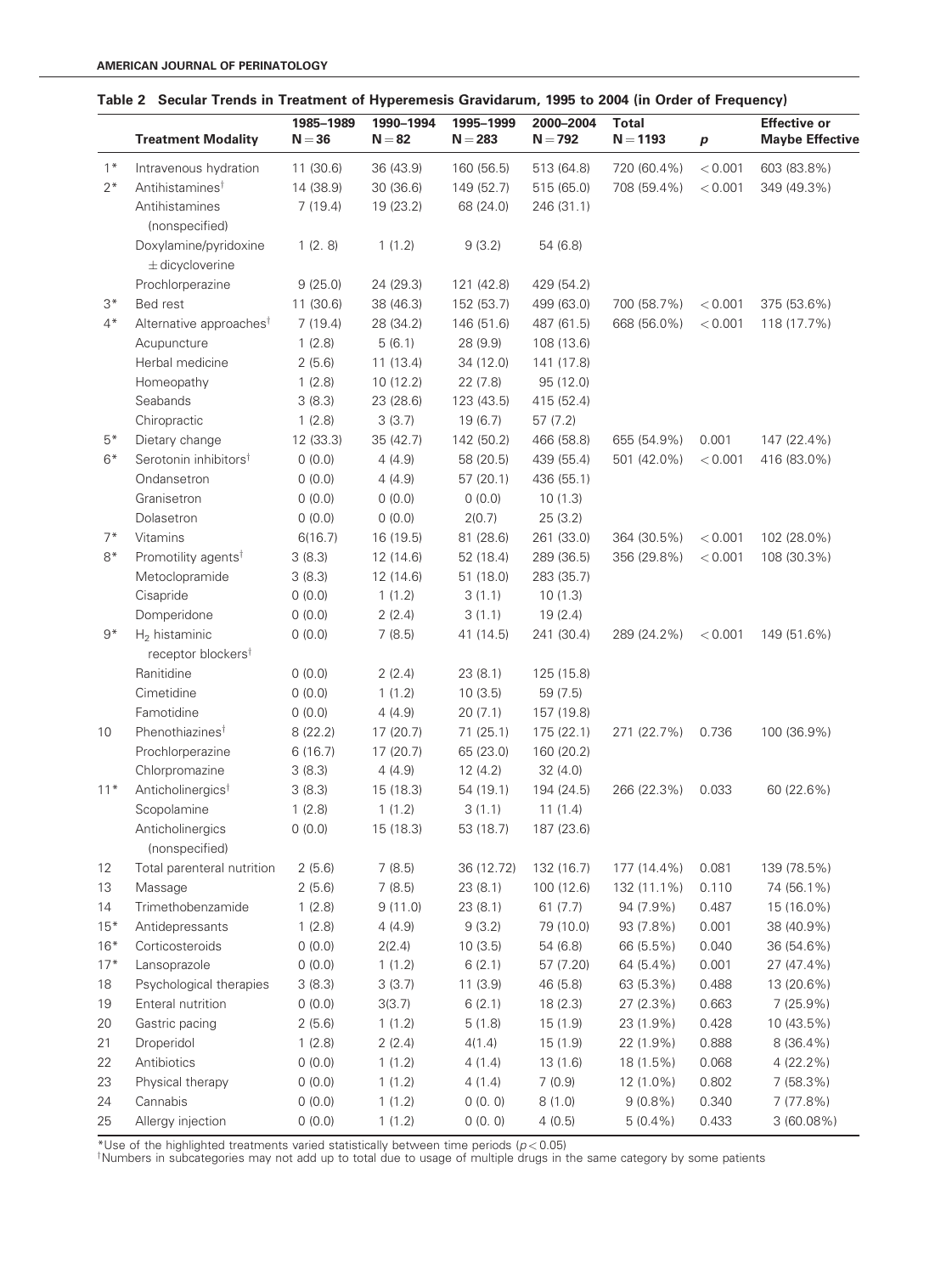U.S. market, women with HG were more likely to have been treated with nonpharmacological treatment modalities such as bed rest, dietary changes, and alternative approaches.

Of particular concern, 67% of women with HG in the United States, and as many as 90% of women with HG in the United Kingdom, did not report being prescribed vitamins such as pyridoxine and thiamine during the critical period of fetal development when HG commonly presents. Pyridoxine is known to be safe and one of the few agents for which randomized controlled trials have confirmed its efficacy in reducing symptoms in general NVP.<sup>17,18</sup> Thiamine has been recommended for all women with > 3 weeks of daily vomiting because this is associated with Wernicke's encephalopathy, $11$  which can lead to permanent maternal neurological dysfunction and death of the fetus or mother.<sup>8</sup> Although we found an increasing use of these vitamins from 17% in 1985–1989 to 33% in 2000–2004, there is still significant underutilization.

Although the use of nonpharmacological measures has stayed almost the same over time, the use of the antiemetic medications such as antihistamines has increased at least by 100% in the 2000 to 2004 period. This may be attributed to the increased body of evidence regarding the safety of most of the antihistamines in particular. 15

Our study also shows that whereas nonpharmacological treatment modalities were used in equivalent proportions in the various countries represented in this survey, the usage of various medications for HG treatment differed according to country of residence. It has been suggested that the availability of Diclectin in Canada has enabled physicians to treat NVP effectively in earlier stages of the disease,<sup>19</sup> reducing the rate of severe NVP and HG and the need for hospitalization. Our data may be consistent with this view in that they demonstrate that use of IV hydration and PN was significantly less among Canadian women compared with Americans. Nevertheless, from these data we cannot distinguish whether Canadian women were indeed treated earlier with less invasive modalities, thus preventing more serious disease, or whether Canadian women were undertreated. American women, in contrast, seem to have been treated primarily with ondansetron, which is more expensive than conventional antiemetics. Our understanding of the effectiveness of antiemetic medications for the treatment of HG remains limited. Although several comparisons of antiemetic medications have been conducted, including some randomized controlled trials,<sup>20,21</sup> these have yielded conflicting results with no regimen demonstrating clear benefit over any other. Several studies have shown a benefit of various formulations of ginger in NVP and, in one trial, in HG. $^{21-24}$  With respect to pyridoxine, randomized trials have shown a benefit in the treatment

of NVP when it is used alone<sup>17,18</sup> or in combination with antihistamine doxylamine. <sup>25</sup> Trials of antihistamines alone suggest efficacy in NVP, but the data are heterogeneous. <sup>15</sup> The weight of the randomized trials of acupressure or acustimulation suggests a benefit in  $NVP$  with no apparent risk.<sup>13</sup> Among anticholinergics, dicyclomine failed to show effectiveness in decreasing nausea in one study,<sup>25</sup> whereas phenothiazines have been shown to decrease the symptoms of NVP significantly.<sup>26,27</sup> Despite its relatively common usage, metoclopramide has never been subjected to an efficacy trial in NVP or HG. The status of ondansetron as the most commonly prescribed medication for women with HG is in contrast to the evidence, a single study, which showed that ondansetron is not superior to promethazine in decreasing the severity of nausea. <sup>28</sup> In our study, possible effectiveness was reported with ondansetron in 80% of women's pregnancies, a proportion equivalent to that reported for IV hydration and PN. However, possible effectiveness of antihistamines, including promethazine, was reported in fewer than half of women's pregnancies. Interestingly, although corticosteroids have been the subject of more randomized trials than any other pharmacological regimen for HG; they were infrequently reported in this survey. This may be due to the inconclusive results of the trials or to concerns related to teratogenicity.

Serious complications of parenteral nutrition, including maternal death, have been reported;<sup>29</sup> such complications are seen even with peripherally inserted catheter (PIC) lines.<sup>30</sup> In our report, use of PN increased significantly over the years, but use of enteral nutrition remained low. Enteral feeding has very few adverse effects, $31$  and although placement of the enteral feeding tube may not be well tolerated by women with HG, access to and adaptation of this treatment option warrants further exploration.

Women with HG may suffer from oropharyngeal and dental lesions due to increased exposure of mucosa to corrosive gastric contents. This study shows that although the usage of  $H_2$  blockers has increased recently, still more than half of women with HG have not being treated with these agents.

Our results are based on women's self-reports of the treatments used to improve the symptoms of HG, and consequently we acknowledge the inherent limitations in the accuracy and generalizability of our findings. We wish to note that many of the women used these treatments in combination, and for this reason, the reported effectiveness of any individual treatment may be influenced. Because of the large number of treatments analyzed, the interpretability of statistical significance may be limited. Nevertheless, we believe that these findings contribute to our understanding of women's perception of their treatment for HG, and that they suggest further opportunities for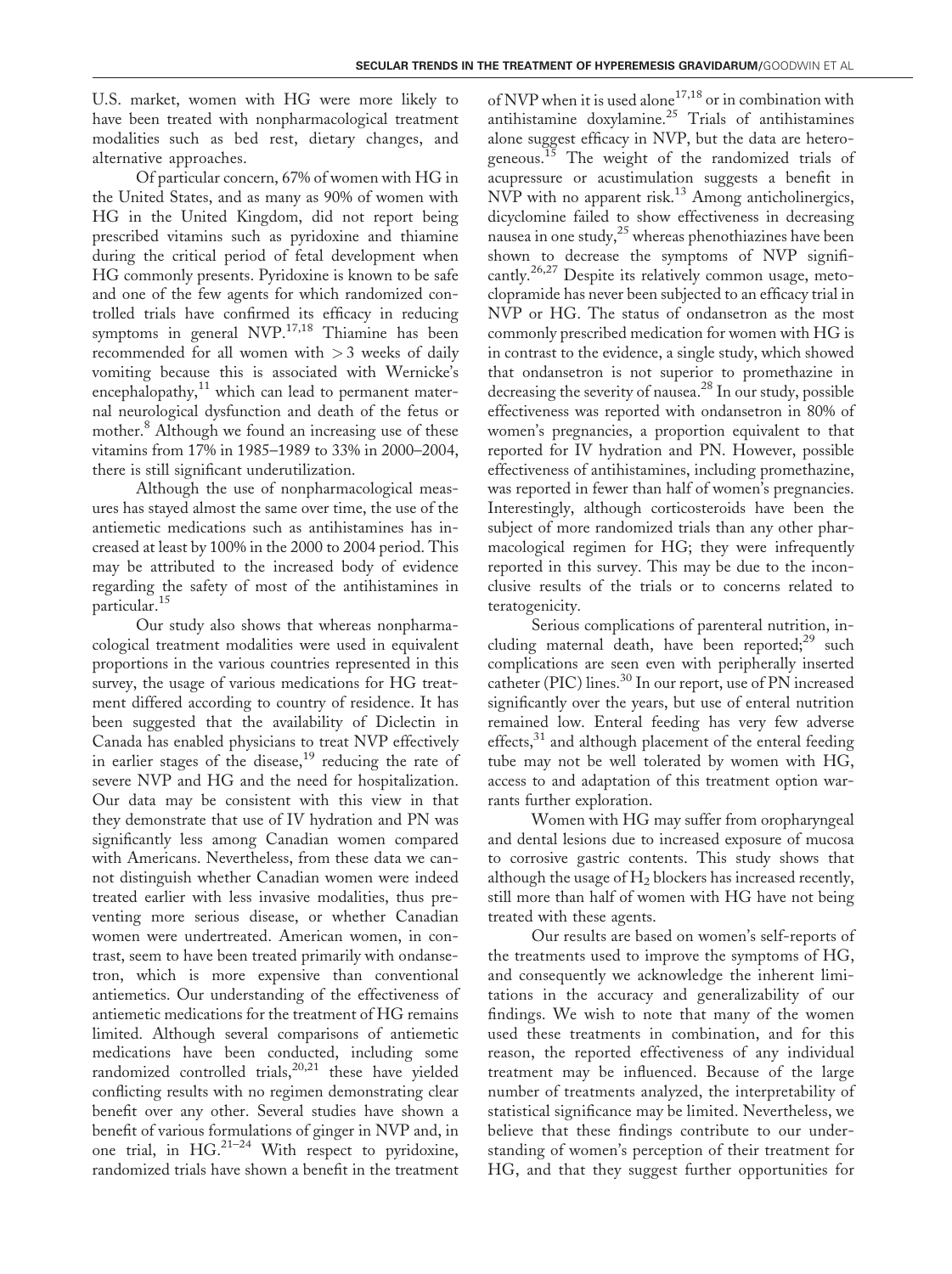maximizing the effectiveness of current treatment modalities.

The pharmacological treatment of HG appears to have become more frequent during recent years and may potentially be attributed to more evidence regarding the safety of most of the antiemetic medications during pregnancy. However, the concern of teratogenicity of medications and lack of evidence-based HG management guidelines may be contributing to the low and heterogeneous use of antiemetic drugs to treat HG internationally. More research regarding the safety and effectiveness of different medications for HG treatment and more education about the prevention of severe complications of HG with administration of vitamins/  $B<sub>6</sub>$  therapy is warranted.

### ACKNOWLEDGMENTS

This research was supported in part by the Intramural Research Program of the National Institute of Child Health and Human Development, National Institute of Health, Department of Health and Human Services.

# APPENDIX

Did the following treatments decrease or eliminate your nausea and vomiting? (Please answer: ''Not offered'' for all treatments that were not offered to you, "Effective" for all treatments that helped your symptoms, ''Not effective'' for treatments you tried that did not help, "Maybe" for all treatments you tried that might have helped, and ''Not tried'' for all treatments you did not try but were offered. Using the option of ''Not tried'' allows us to know if a treatment is being offered, but women are not trying it.)

List of Medications and Treatments: These are equivalent to the medications and treatments listed in Tables 1 and 2.

#### REFERENCES

- 1. Gadsby R, Barnie-Adshead AM, Jagger C. A prospective study of nausea and vomiting during pregnancy. Br J Gen Prac 1993;43(371):245–248
- 2. Vellacott ID, Cooke EJ, James CE. Nausea and vomiting in early pregnancy. Int J Gynaecol Obstet 1988;27(1):57– 62
- 3. O'Brien B, Naber S. Nausea and vomiting during pregnancy: effects on the quality of women's lives. Birth 1992;19(3):138– 143
- 4. Attard CL, Kohli MA, Coleman S, Bradley C, Hux M, Atanackovic G, Torrance GW. The burden of illness of nausea and vomiting of pregnancy in the United States. Am J Obstet Gynecol 2002;186(5 Suppl Understanding):S220– 227
- 5. Fairweather DVI. Nausea and vomiting in pregnancy. Am J Obstet Gynecol 1968;102(1):135–175
- 6. Goodwin TM, Montoro M, Mestman JH. Transient hyperthyroidism and hyperemesis gravidarum: clinical aspects. Am J Obstet Gynecol 1992;167(3):648–652
- 7. Adams RH, Gordon J, Combes B. Hyperemesis gravidarum. I. Evidence of hepatic dysfunction. Obstet Gynecol 1968; 31(5):659–664
- 8. Selitsky T, Chandra P, Schiavello Henry J. Wernicke's encephalopathy with hyperemesis and ketoacidosis. Obstet Gynecol 2006;107(2 pt 2):486–490
- 9. Källén B. Hyperemesis during pregnancy and delivery outcome: a registry study. Eur J Obstet Gynecol Reprod Biol 1988;26(4):291–302
- 10. Bailit JL. Hyperemesis gravidarum: epidemiologic findings from a large cohort. Am J Obstet Gynecol 2005;193(3 pt 1): 811–814
- 11. American College of Obstetricians and Gynecologists. Nausea and vomiting of pregnancy. Practice Bulletin number 52. Washington, DC: ACOG; 2004
- 12. Vutyavanich T, Kraisarin T, Ruangsri R. Ginger for nausea and vomiting in pregnancy: randomized, double-masked, placebo-controlled trial. Obstet Gynecol 2001;97(4):577–582
- 13. Roscoe JA, Matteson SE. Acupressure and acustimulation bands for control of nausea: a brief review. Am J Obstet Gynecol 2002;186(5 Suppl Understanding):S244–247
- 14. Jewell D, Young G. Interventions for nausea and vomiting in early pregnancy. Cochrane Database Syst Rev 2003;(4): CD000145
- 15. Magee LA, Mazzotta P, Koren G. Evidence-based view of safety and effectiveness of pharmacologic therapy for nausea and vomiting of pregnancy. Am J Obstet Gynecol 2002; 186(5 Suppl Understanding):S256–261
- 16. Koren G, Bologa M, Long D, et al. Perception of teratogenic risk by pregnant women exposed to drugs and chemicals during the first trimester. Am J Obstet Gynecol 1989;160(5): 1190–1194
- 17. Sahakian V, Rouse D, Sipes S, et al. Vitamin B6 is effective therapy for nausea and vomiting of pregnancy: a randomized, double-blind placebo-controlled study. Obstet Gynecol 1991; 78(1):33–36
- 18. Vutyavanich T, Wongtra-ngan S, Ruangsri R. Pyridoxine for nausea and vomiting of pregnancy: a randomized, doubleblind, placebo-controlled trial. Am J Obstet Gynecol 1995; 173(3 pt 1):881–884
- 19. Mazzotta P, Maltepe C, Navioz Y, Magee LA, Koren G. Attitudes, management and consequences of nausea and vomiting of pregnancy in the United States and Canada. Int J Gynaecol Obstet 2000;70(3):359–365
- 20. Nelson-Piercy, Fayers P, de Swiet M. Randomized, doubleblind, placebo-controlled trial of corticosteroids for the treatment of hyperemesis gravidarum. BJOG 2001;1080(1):9–15
- 21. Fischer-Rasmussen W, Kjaer SK, Dahl C, Asping U. Ginger treatment of hyperemesis gravidarum. Eur J Obstet Gynecol Reprod Biol 1991;42(2):163–164
- 22. Smith C, Crowther C, Wilson K, Hotham N, McMillian V. A randomized controlled trial of ginger to treat nausea and vomiting in pregnancy. Obstet Gynecol 2004;103(4):639– 645
- 23. Vutyavanich T, Kraisarin T, Ruangsri R. Ginger for nausea and vomiting in pregnancy: randomized, double-blind, placebo-controlled trial. Obstet Gynecol 2001;97(4):577– 582